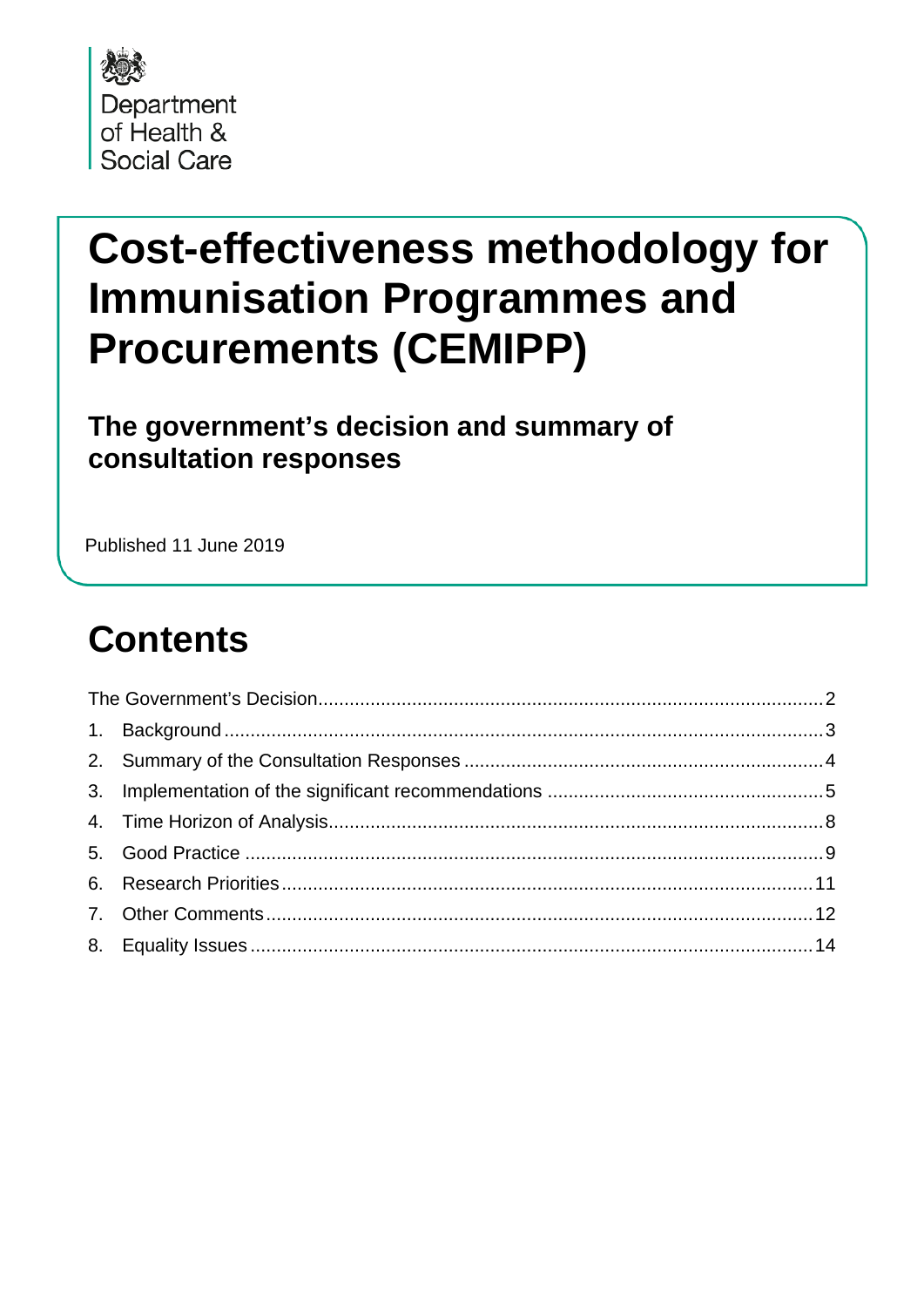### <span id="page-1-0"></span>**The Government's Decision**

The Government is grateful to all those who took the time to respond to this consultation, and for the wide-ranging comments that were provided. The Government carefully considered all consultation responses as well as the Appraisal Alignment Working Group (AAWG)'s opinion<sup>[1](#page-1-1)</sup> on the recommendations by The Cost-Effectiveness Methodology for Immunisation Programmes and Procurement (CEMIPP) group.

The Government has decided not to accept the three key recommendations of the report (on reducing the cost-effectiveness threshold to £15,000 per Quality-Adjusted Life Year (QALY), changing the health discount rate to 1.5%, and changing the time horizon of the analyses). The Government notes that it is not possible to make a decision that everyone will agree with. The bases for this decision are that there is a risk that the changes would impose a more stringent cost-effectiveness bar for immunisation programmes and a deviation from the approach currently taken for medicines. The territorial extent of the Government's decision is England only.

At the same time, the Government encourages the Joint Committee on Vaccination and Immunisation (JCVI) to adopt a number of 'best practice' improvements recommended by the CEMIPP report, and has referred some of the CEMIPP report's suggestions for additional research to improve the underlying evidence base.

This is the Government's final decision. The Government reserves the right to revisit this decision, but there are no concrete plans to do so at the moment.

<span id="page-1-1"></span> [<sup>1</sup>https://assets.publishing.service.gov.uk/government/uploads/system/uploads/attachment\\_data/file/707847/c](https://assets.publishing.service.gov.uk/government/uploads/system/uploads/attachment_data/file/707847/cemipp-consultation-document.pdf) [emipp-consultation-document.pdf](https://assets.publishing.service.gov.uk/government/uploads/system/uploads/attachment_data/file/707847/cemipp-consultation-document.pdf)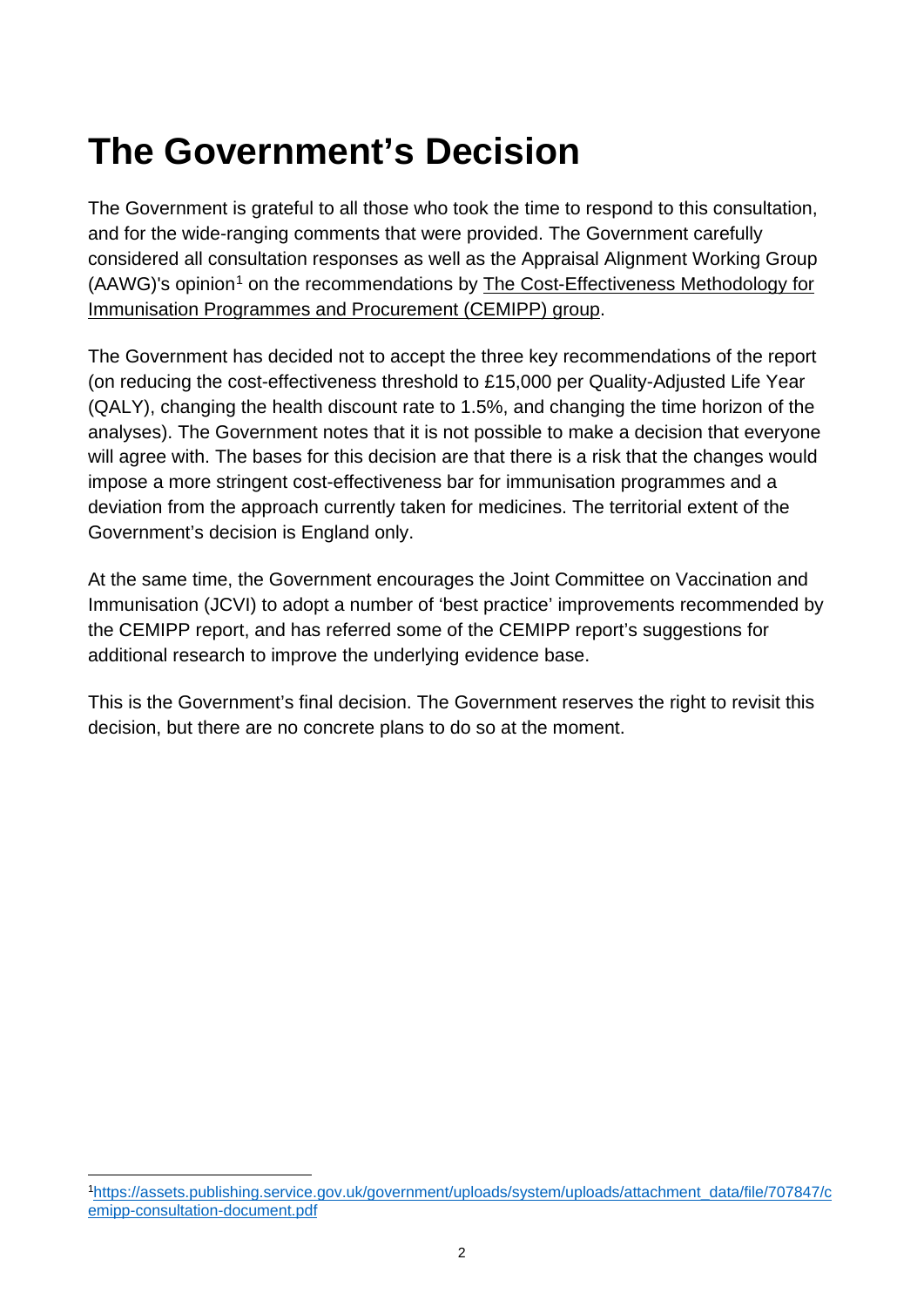# <span id="page-2-0"></span>**1. Background**

The Joint Committee on Vaccination and Immunisation (JCVI) is the independent expert committee that advises Ministers on the introduction of new, and changes to existing, vaccination programmes in the UK. In [2](#page-2-1)014, JCVI asked the Department of Health<sup>2</sup> that the methodology they use to appraise the cost–effectiveness of vaccination programmes be reviewed to see if it should differ from those used for appraising other health-related activities that use public resources.

As a result, the Cost-Effectiveness Methodology for Immunisation Programmes and Procurement (CEMIPP) group was set up by the then Department of Health. It consisted of academic health economists, representatives from bodies such as the JCVI and National Institute for Health and Care Excellence (NICE) and analysts from the Department of Health and Public Health England. Key stakeholders, including the pharmaceutical industry and some patient groups and charities, also had an opportunity to feed in views. The CEMIPP group submitted its report<sup>[3](#page-2-2)</sup> to the Government in July 2016, making 27 recommendations.

Ministers sought the opinion of the Appraisal Alignment Working Group (AAWG) on the report. The AAWG considers the divergent approaches to cost-effectiveness analysis across the entire health and care system in England. It is chaired by the Department's Chief Economist, with representation from some of the Department's Arms' Length Bodies (e.g. NICE, NHS England, PHE...) and academics. Their advice was received at the end of January 2018.

The CEMIPP report and the AAWG's conclusions were published on 26 February 2018 for a 12-week consultation. Due to the complexity of the CEMIPP report, a lay guide was published on 17 May 2018 and the consultation extended by 6 weeks. The consultation closed on 28 June 2018.

The subsequent sections summarise the responses to the CEMIPP consultation.

<span id="page-2-1"></span> <sup>2</sup> Renamed in 2018 to the 'Department of Health and Social Care' (DHSC)

<span id="page-2-2"></span>[<sup>3</sup>https://assets.publishing.service.gov.uk/government/uploads/system/uploads/attachment\\_data/file/683872/C](https://assets.publishing.service.gov.uk/government/uploads/system/uploads/attachment_data/file/683872/CEMIPP_report_2016__2_.pdf) [EMIPP\\_report\\_2016\\_\\_2\\_.pdf](https://assets.publishing.service.gov.uk/government/uploads/system/uploads/attachment_data/file/683872/CEMIPP_report_2016__2_.pdf)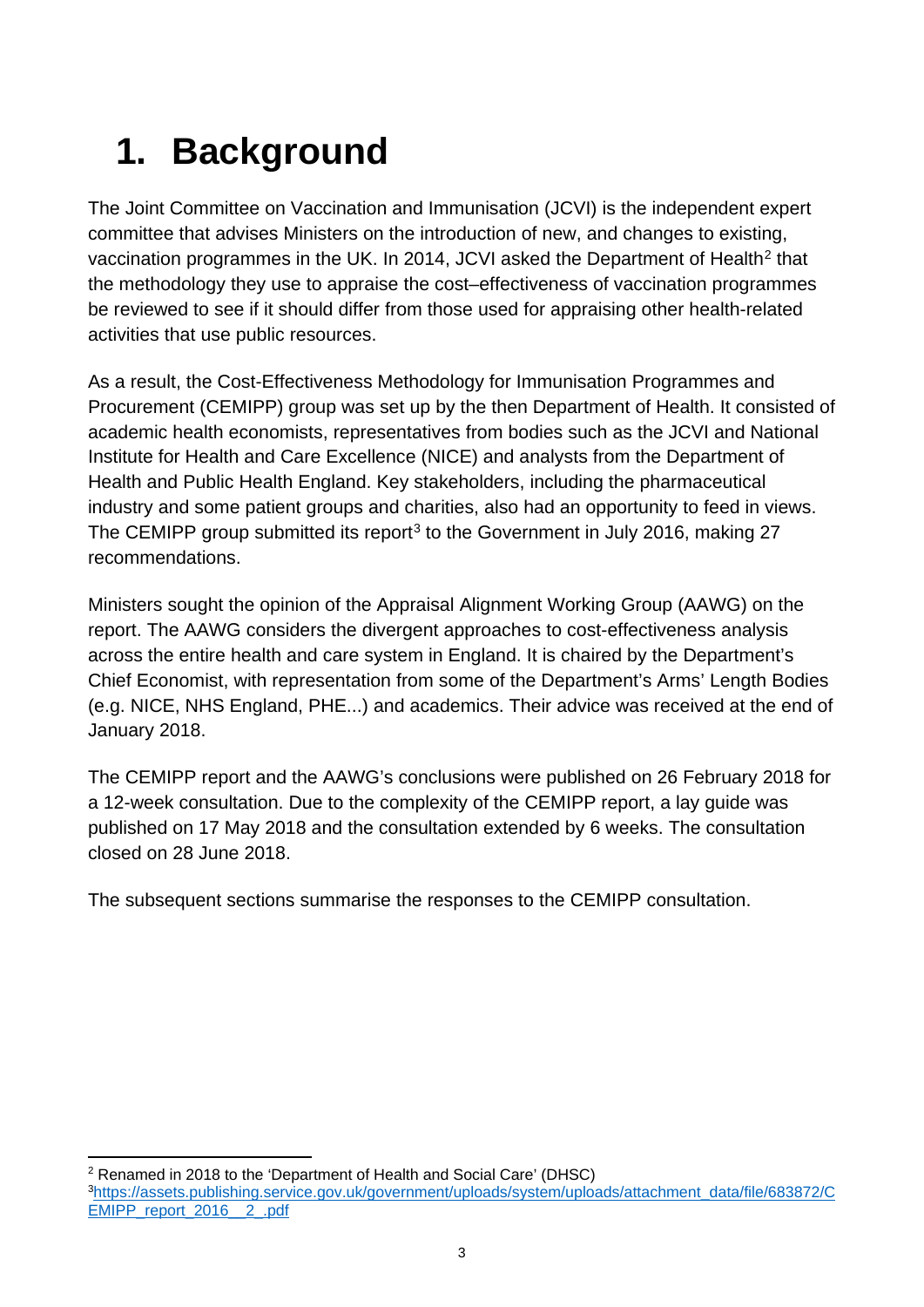### <span id="page-3-0"></span>**2. Summary of the Consultation Responses**

2.1 There were 41 responses to the consultation. They were received both through the online 'Citizen Space' portal as well as via email. The types of respondent are listed below:

#### **Table 2.1.1: Respondent Types to the Consultation**

| <b>Respondent type</b>                            | <b>Number</b>  |
|---------------------------------------------------|----------------|
| Pharmaceutical company/ industry body             | 10             |
| Charity/ non-Government organisation              | 9              |
| Academic/ health economist - individual           | 5              |
| Academic/health economist – organisation          | $\overline{2}$ |
| Health body - individual                          |                |
| Health body - organisation                        | $\overline{2}$ |
| Clinical, professional or regulatory organisation |                |
| Patient group                                     |                |
| Other - individual                                | 10             |
| <b>Total</b>                                      | 41             |

2.2 Almost half of the responses (19) were from pharmaceutical bodies or charities/ non-Government organisations. Some organisations included a significant amount of detail within their responses.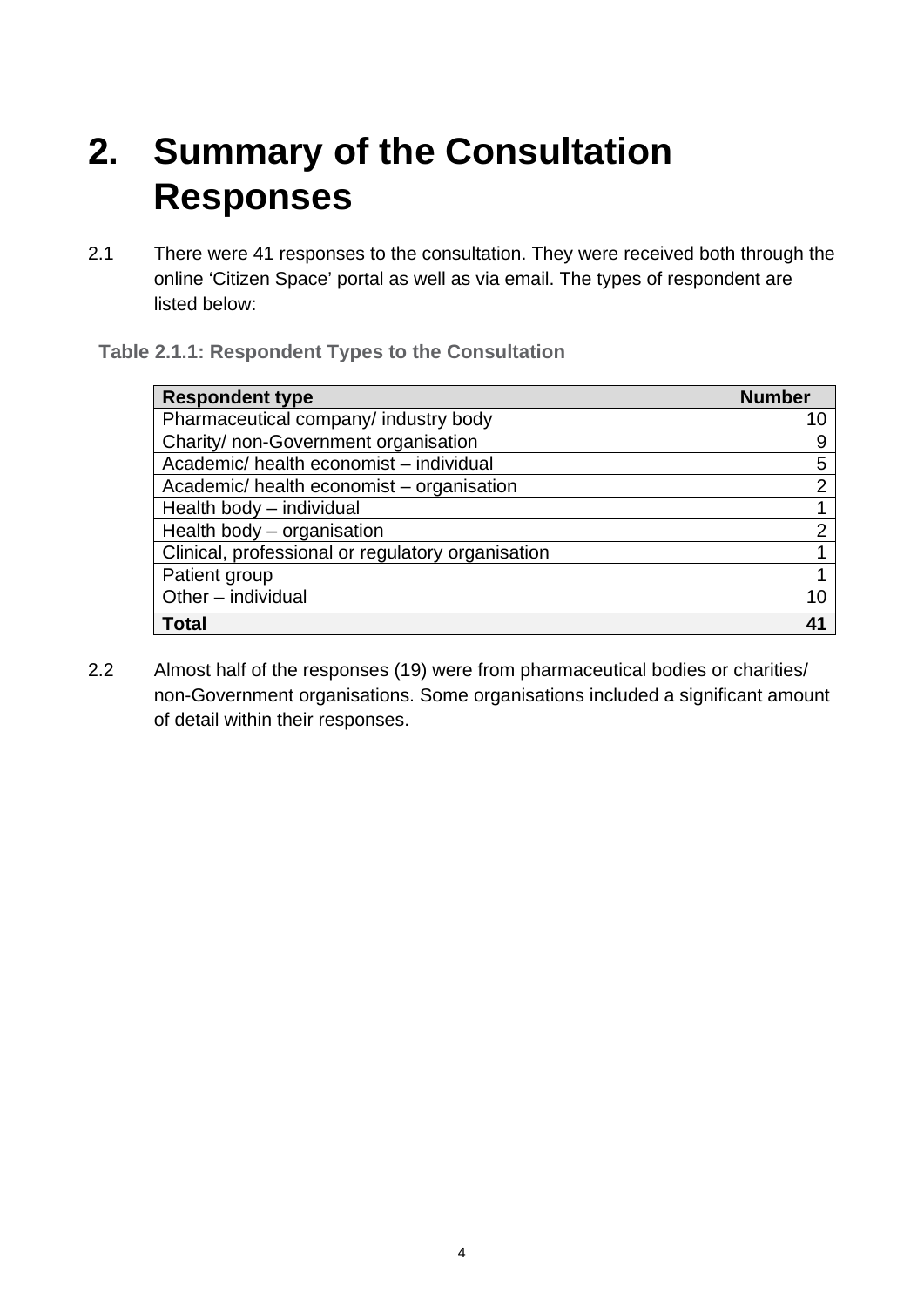### <span id="page-4-0"></span>**3. Implementation of the significant recommendations**

- 3.1 The first part of the consultation asked about the three significant recommendations which CEMIPP advised should be implemented for immunisation (changes in the cost-effectiveness threshold, discount rate, and time horizon of the analyses), irrespective of changes that might or might not happen elsewhere in the health system.
- 3.2 The consultation asked if this package of recommendations should be implemented in its entirety (Q11). Most respondents (30), including all respondents from charities, pharmaceutical bodies and patient groups, did not support this.

| Response to implementation of key recommendations | <b>Number</b> |
|---------------------------------------------------|---------------|
| Yes                                               |               |
| <b>No</b>                                         | 30            |
| Don't know                                        |               |

**Table 3.2.1: Responses to Implementation of Key Recommendations**

**Table 3.2.2: Responses to Implementation of Key Recommendations by type**

| <b>Respondent type</b>                                     | <b>Yes</b> | <b>No</b> | Don't<br>know |
|------------------------------------------------------------|------------|-----------|---------------|
| Pharmaceutical company/ industry body                      |            | 10        |               |
| Charity/ non-Government organisation                       |            | 9         |               |
| Academic/health economist (individuals &<br>organisations) | 3          | 3         |               |
| Health body (individuals & organisations)                  |            | 3         |               |
| Clinical, professional or regulatory organisation          |            |           |               |
| Patient group                                              | Ⴖ          |           |               |
| Other - individual                                         | 3          | 3         |               |
| Total                                                      | 6          | 30        |               |

3.3 A reason given by many for not supporting implementation of this package of recommendations was that it was perceived to make it harder for vaccines to be found cost-effective and made available, thereby potentially undermining public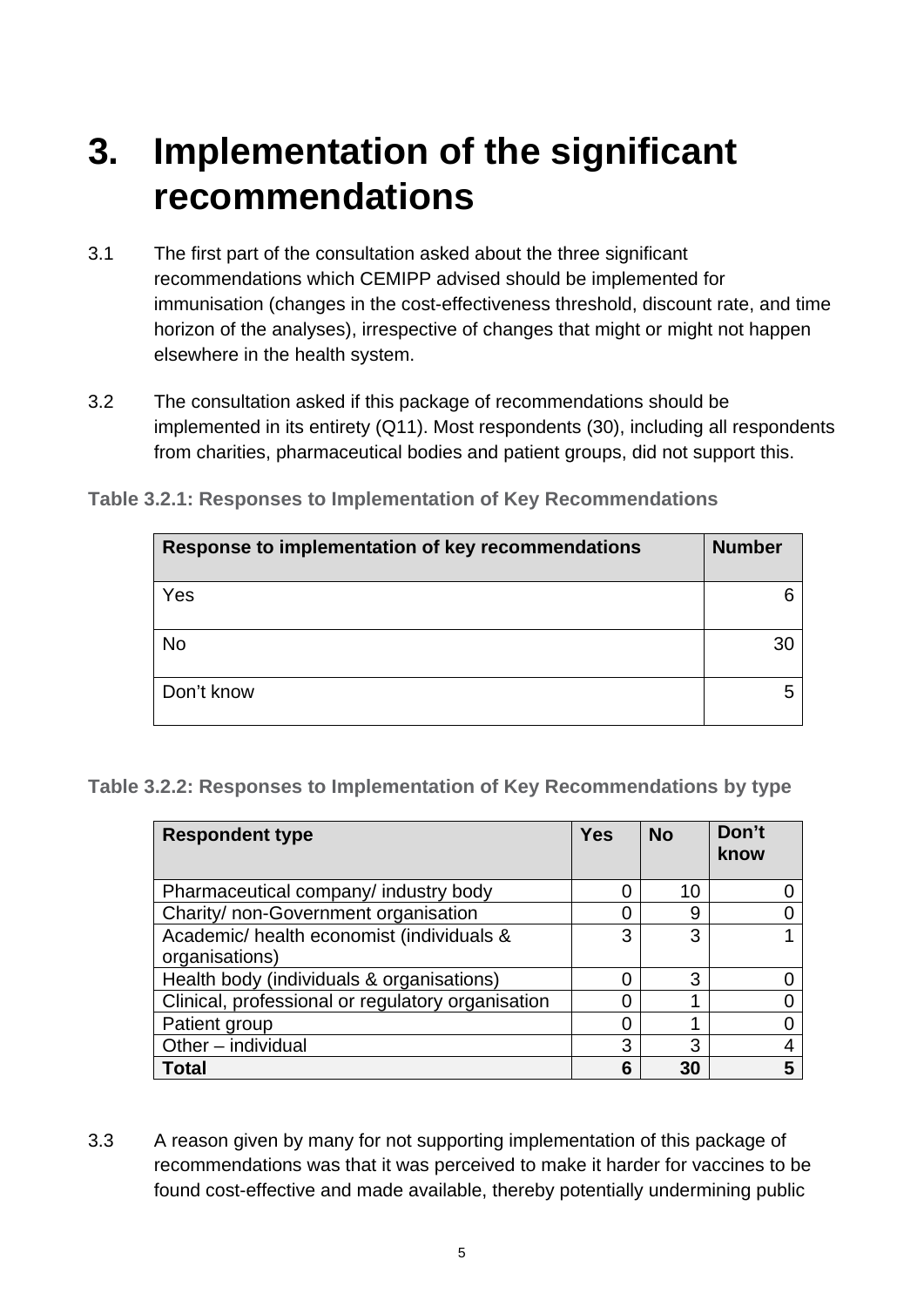health and the UK's world-class immunisation programme (25 respondents). Other reasons given included:

- A view that the cost-effectiveness threshold recommendation of £15,000 per Quality-Adjusted Life Year (QALY) was not based on strong evidence and is not applicable to vaccines.
- Implementing the recommendations could discourage investment and innovation in immunisation in the UK.
- Implementing the recommendations could set a precedent for them to be implemented more widely (e.g. to medicines assessed by the National Institute for Health and Care Excellence (NICE)) which would not be appropriate.
- 3.4 In several cases, respondents who did not want the recommendations implemented as a package due to them making it harder for vaccines to be considered cost-effective did approve of selective implementation to improve the chances of vaccines being approved.
- 3.5 Another reason for not supporting the package (given by 4 respondents) was that while they saw the CEMIPP recommendations as evidence-based, they believed that the rules applied to vaccines should be the same as those applied to other areas of NHS expenditure (including NICE). They indicated that implementing the recommendations now for vaccines would lead to inconsistency.
- 3.6 Those respondents who did not think the recommendations should be implemented as a package (and consented to their organisation name being used) were:
	- pharmaceutical bodies (Janssen, GlaxoSmithKline, Novartis, Ethical Medicines Industry Group, Association of the British Pharmaceutical Industry, AstraZeneca, AbbVie, Sanofi Pasteur, Pfizer);
	- charities (HPV Action, Genetic Alliance UK, Meningitis Research Foundation, International Longevity Centre UK, British Society for Immunology);
	- patient group (Specialised Healthcare Alliance);
	- health body (Joint Committee on Vaccination and Immunisation (JCVI)); and
	- clinical, professional or regulatory organisation (Royal College of Nursing).
- 3.7 The main reasons given from those respondents who thought that the recommendations should be implemented as a package were that they agreed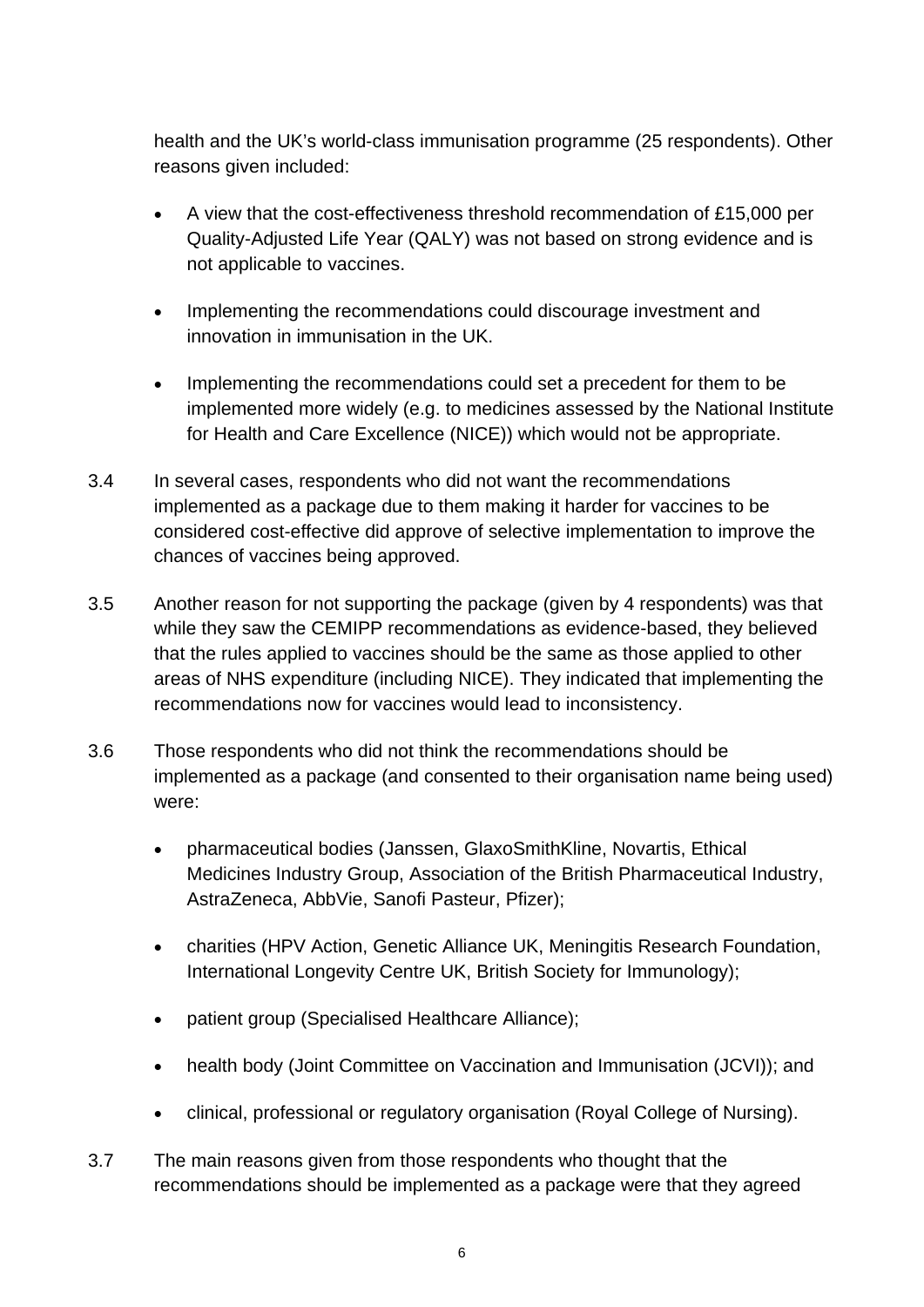with the recommendations and viewed them as evidence-based (4 respondents). Some respondents stated the recommendations could lead to lower prices for vaccines, and others noted that the priority should be for cost-effectiveness rules to be based on the best available methods rather than being consistent with rules of other bodies (e.g. NICE).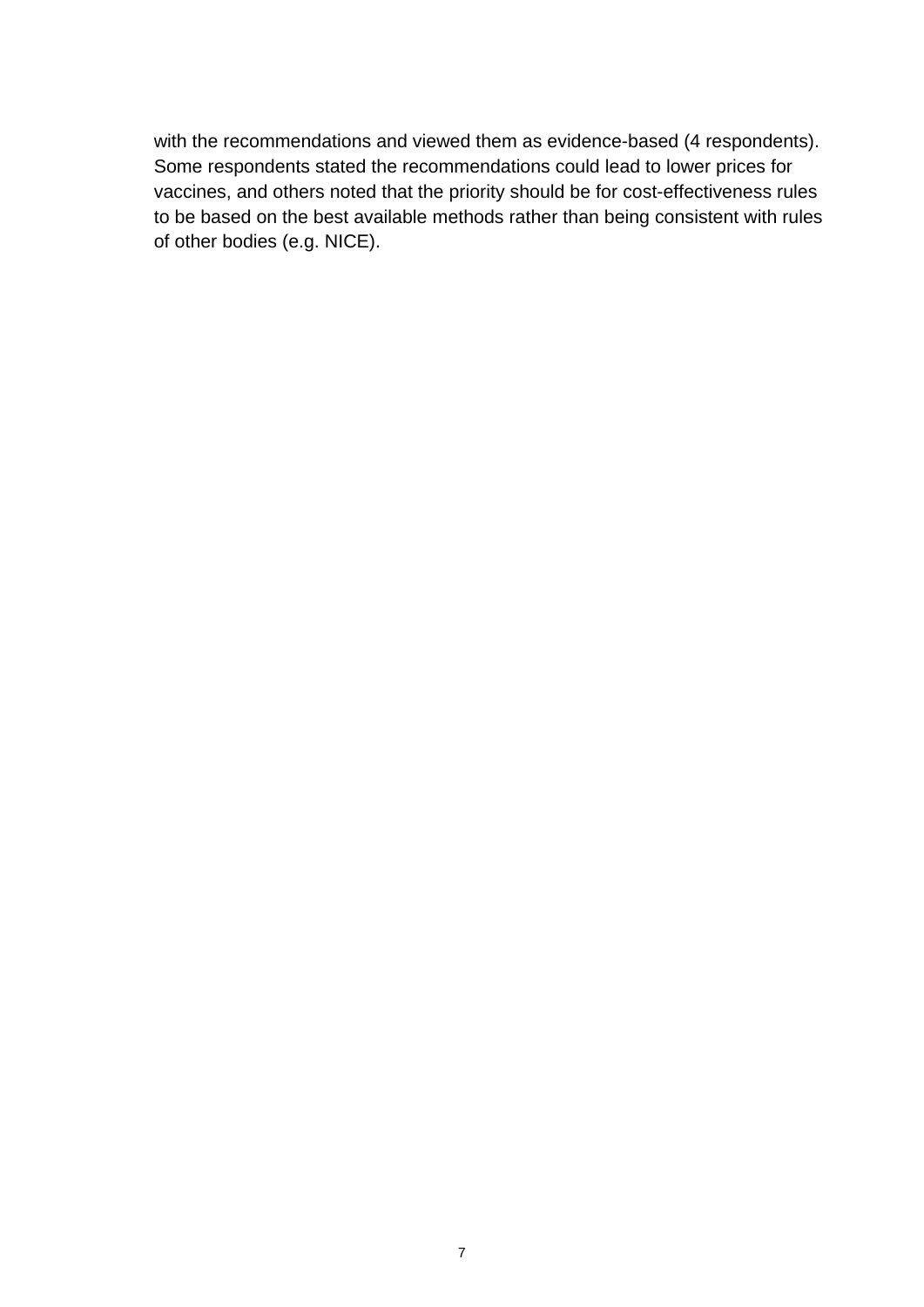### <span id="page-7-0"></span>**4. Time Horizon of Analysis**

- 4.1 In addition to asking whether the three main recommendations should be implemented, the consultation asked respondents (Q13-16) about the appropriate time horizon of the analyses as part of the sensitivity test recommended by CEMIPP. This is because the report did not specify a time horizon (i.e. how far into the future to forecast potential health impacts as a result of money being spent) but instead suggested testing whether a 50-70 years time horizon would change the results on cost-effectiveness.
- 4.2 23 respondents submitted an answer to this part of the consultation. Of these, 15 (65%) were in favour of an indefinite time horizon used as a base case, but not using 50-70 years as a sensitivity test. Rather they preferred looking on a case-bycase basis for the appropriate time horizon for individual vaccinations. The respondents who took this view were generally concerned that a 50-70 years time horizon would explicitly or implicitly 'cancel out' the effect of a lower discount rate and not capture benefits into the future.

| Respondents' views on the appropriate time horizon of analysis              | <b>Number</b> |
|-----------------------------------------------------------------------------|---------------|
| Unlimited base case with 50-70 years sensitivity test                       |               |
| Indefinite base case with case-by-case sensitivity analysis                 | 15            |
| Indefinite time horizon                                                     | 3             |
| Definite time horizon needed (but further development of methods<br>needed) |               |
| Don't know/ no response on this point                                       |               |

#### **Table 4.2.1: Views on appropriate time horizon of analysis**

- 4.3 Those respondents who thought an indefinite time horizon should be used i.e. applying an appropriate time horizon on a case-by-case basis (and consented to their organisation name being used) were:
	- pharmaceutical bodies (Janssen, GlaxoSmithKline, Novartis, Ethical Medicines Industry Group, Association of the British Pharmaceutical Industry, AstraZeneca, AbbVie, Sanofi Pasteur, Pfizer);
	- charities (Meningitis Research Foundation); and
	- health body (JCVI).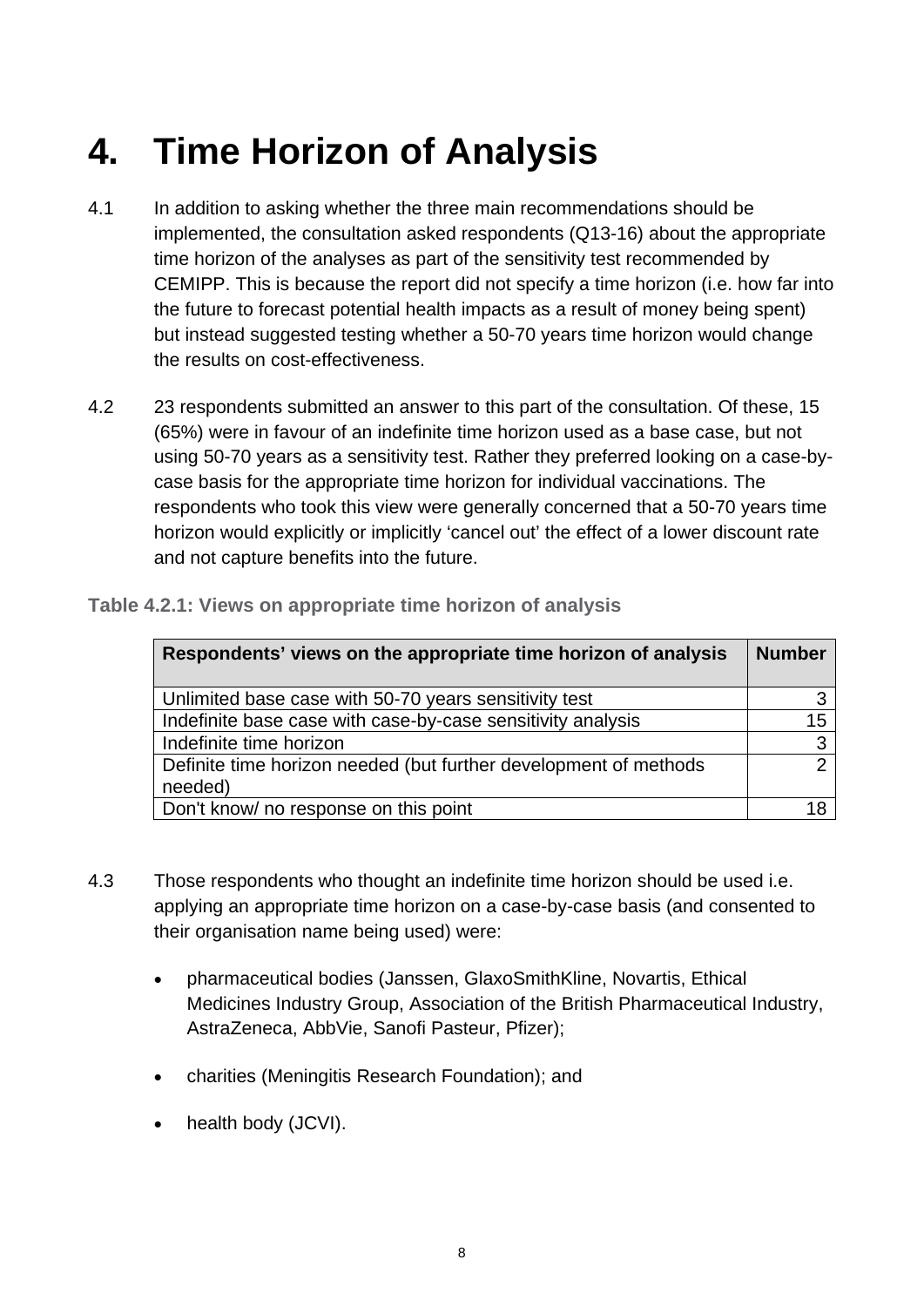### <span id="page-8-0"></span>**5. Good Practice**

5.1 The second part of the consultation asked respondents about a group of CEMIPP recommendations which the AAWG had identified as largely reflecting current good practice for performing cost-effectiveness analysis for immunisation programmes. It asked where respondents agreed that these were good practice, and, if so, if they should be adopted, and, if not, why (Q17-19).

| 'Good practice'<br>recommendation                                    | Rec. | No. who<br>agreed<br>with it | No. who<br>disagreed<br>with it | No. who did<br>not answer/<br>did not know |
|----------------------------------------------------------------------|------|------------------------------|---------------------------------|--------------------------------------------|
| Incremental analysis of all<br>relevant comparators                  | 2.1  | 14                           | $\overline{2}$                  | 25                                         |
|                                                                      | 2.2  | 16                           | $\overline{2}$                  | 23                                         |
|                                                                      | 2.3  | 15                           | 0                               | 26                                         |
| Analysing the relationship<br>between costs and                      | 5.1  | 14                           | 1                               | 26                                         |
| outcomes                                                             | 5.2  | 14                           | 0                               | 27                                         |
| Measuring and valuing<br>health effects (unintended<br>consequences) | 6.1  | 7                            |                                 | 33                                         |
| Appraisal of evidence<br>(cost-effectiveness and                     | 7.1  | 13                           | 1                               | 27                                         |
| disinvestment)                                                       | 7.4  | 12                           |                                 | 28                                         |

**Table 5.1.1: Responses to "Good Practice" Recommendations (Rec.)**

- 5.2 Whilst less than half of respondents answered questions on the 'good practice' recommendations (Q19), the majority of those who did, agreed that the recommendations were good practice. When asked whether these should be adopted by JCVI now, 11 respondents agreed. None disagreed.
- 5.3 Organisations which broadly agreed with these recommendations included many pharmaceutical bodies (e.g. Association of the British Pharmaceutical Industry), health bodies (e.g. JCVI) and charities (e.g. Meningitis Research Foundation and the International Longevity Centre UK).
- 5.4 Whilst respondents generally agreed on the principle of incremental analysis (recommendations 2.1 - 2.3) a number gave comments highlighting concern over how this is implemented in practice. For example: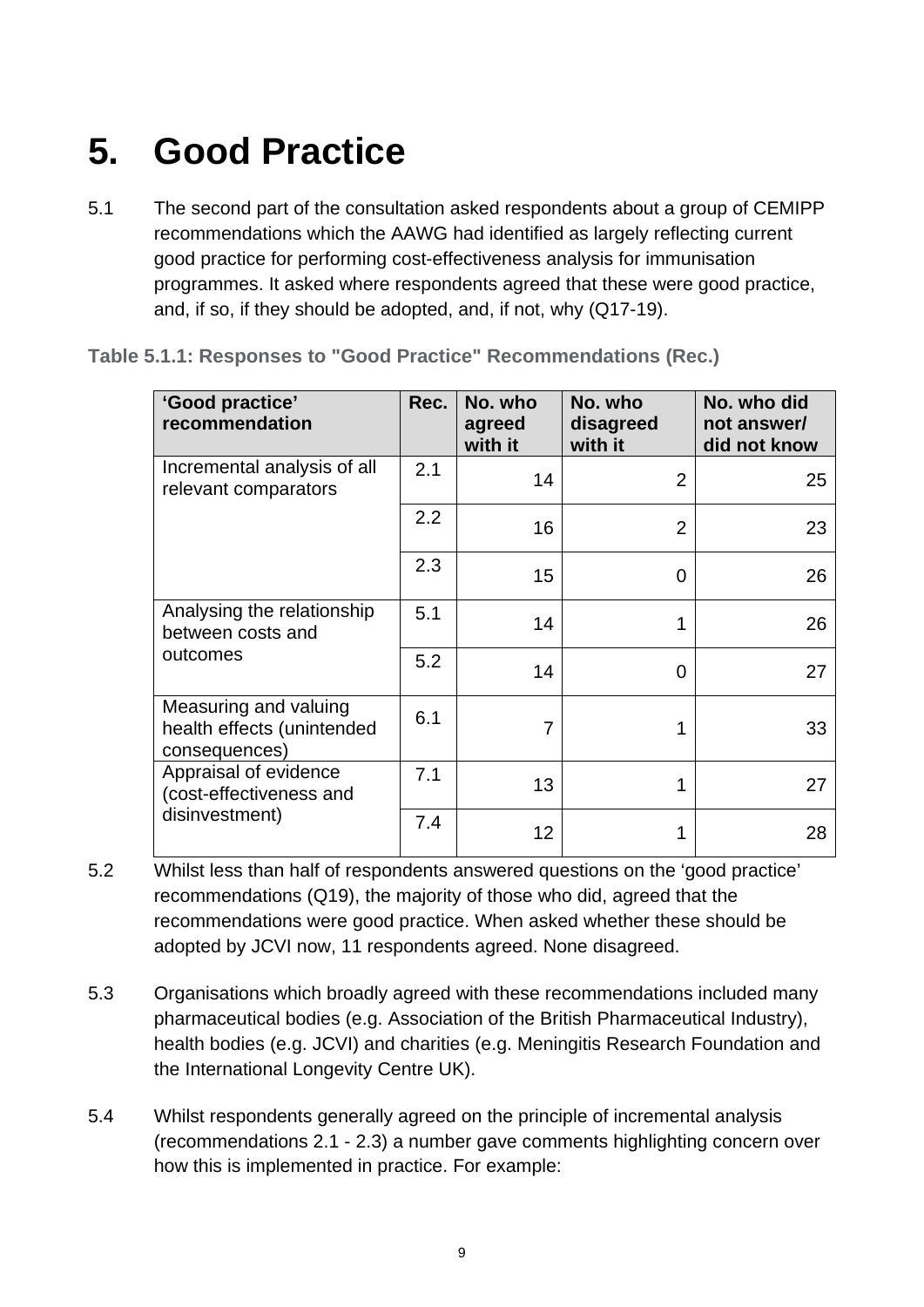• The Meningitis Research Foundation argued that the programme as a whole should be assessed as cost-effective or not, rather than incrementally.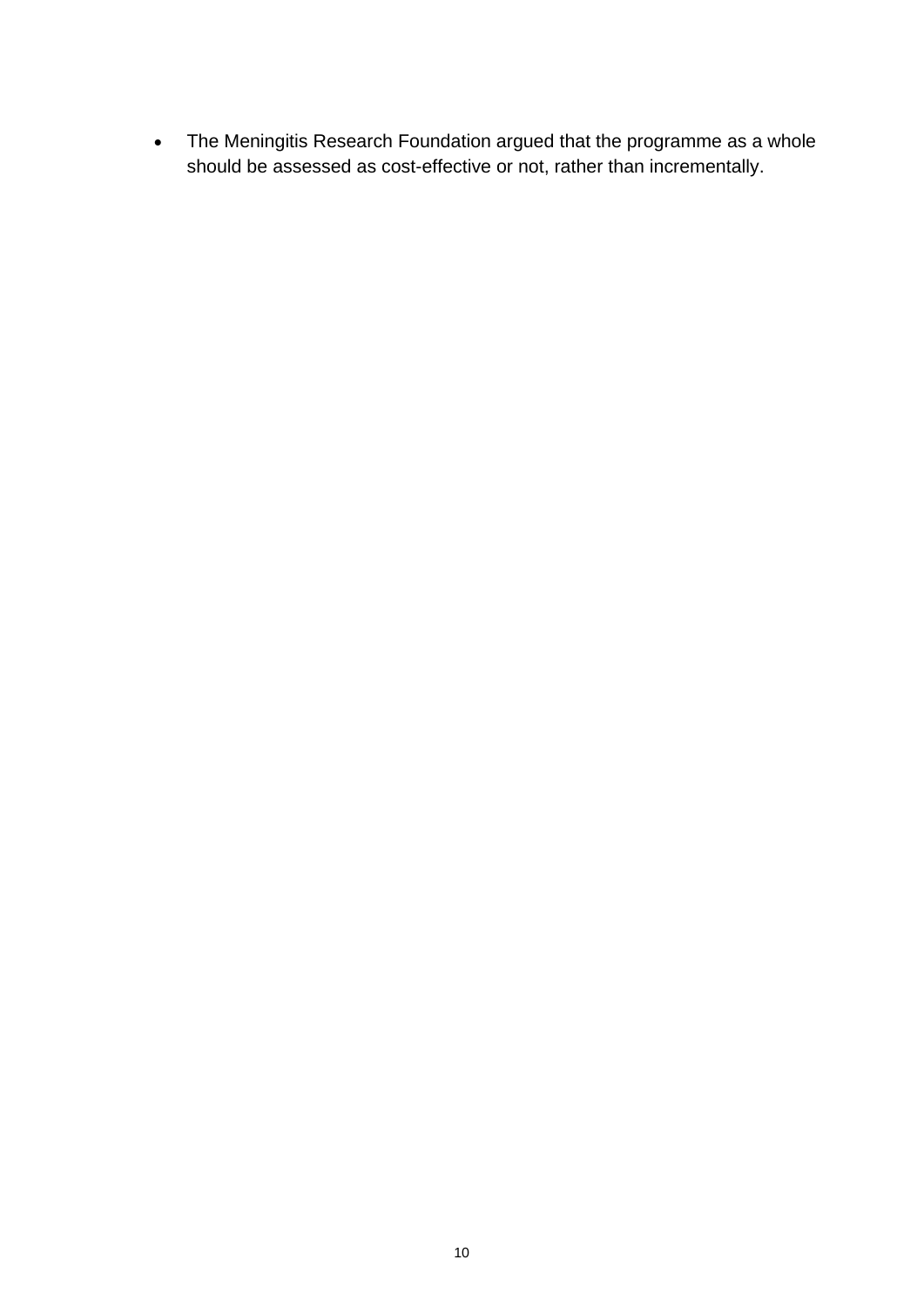## <span id="page-10-0"></span>**6. Research Priorities**

6.1 The third part of the consultation asked respondents' views on the areas identified by CEMIPP and the AAWG as requiring further research (Q20).

|  |  | Table 6.1.1: Responses to recommendations (Rec) for research |  |
|--|--|--------------------------------------------------------------|--|
|--|--|--------------------------------------------------------------|--|

| <b>Research recommendation</b>                                                                             | <b>Rec</b> | No. who saw<br>this as a<br>'priority' | No. who did not<br>see this as a<br>'priority' |
|------------------------------------------------------------------------------------------------------------|------------|----------------------------------------|------------------------------------------------|
| Peace of mind benefits                                                                                     | 6.2        | 10                                     |                                                |
| Differential weighting of impacts due<br>to societal value judgements                                      | 6.3        | 6                                      |                                                |
| Differential weighting of impacts due<br>to perceived failure of instruments to<br>capture quality of life | 6.4        |                                        |                                                |
| Evaluating and comparing the gain<br>and loss of QALYs in a theoretical<br>framework                       | 6.6        |                                        |                                                |
| Incorporation of equity<br>considerations, including equity<br>weighting of benefits foregone              | 7.5        |                                        |                                                |

- 6.2 Research into 'peace of mind' benefits and how these could be incorporated into the value assessment of vaccinations was the most prioritised area by respondents, in particular by pharmaceutical bodies. The second most prioritised area was on 'differential weighting', especially in the context of assessing the relative value of the prevention of rare, severe illness in children.
- 6.3 Other areas for further research were also identified by respondents in comments. For example, pharmaceutical bodies generally suggested further empirical research was needed on the cost-effectiveness threshold. They also suggested further research on how to incorporate the impact of a vaccination programme on reducing the use of anti-microbials into the value assessment.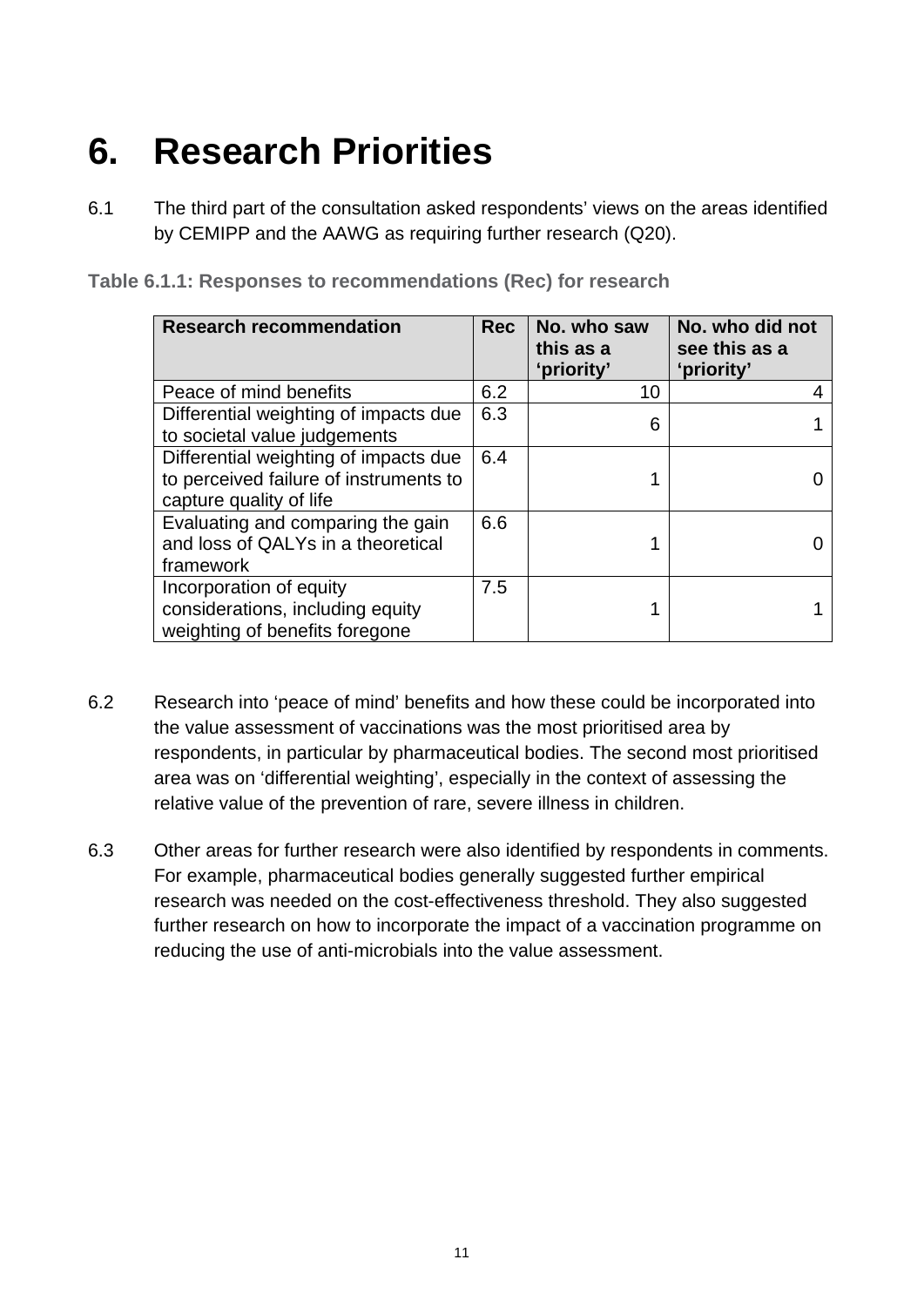## <span id="page-11-0"></span>**7. Other Comments**

- 7.1 Respondents were provided with the opportunity to comment further on CEMIPP recommendations (Q21-22). There were several lengthy submissions referencing further academic research and views. In particular:
	- Some respondents (including some academics and charities) noted that while they generally agreed with the recommendations made in the CEMIPP report, they were concerned about applying the more significant recommendations (especially the cost-effectiveness thresholds) to vaccines only. For example, one respondent said:

"*We understand the arguments around potentially reducing the willingness to pay threshold for a QALY so as not to displace other healthcare that creates more value. However, our fundamental point is that there should be consistency between vaccinations and other forms of healthcare in the health economic guidelines that are used*."

- Some respondents (in particular charities) suggested that the current rules placed too strict a barrier to vaccinations becoming approved, and that the recommendations - depending on how interpreted and implemented – could detrimentally impact vaccines and public health. Comments were made that implementation could also harm vaccine innovation and investment in the UK.
- Some respondents (in particular academics) noted that further work on 'full economic utility' was needed i.e. to ensure full impacts of a vaccine are considered.
- Some respondents (including charities and pharmaceutical bodies) favoured selective implementation of the recommendations and did not agree the main recommendations could or should be considered as a coherent package. In general, this included suggesting the implementation of a lower discount rate combined with an indefinite time horizon, but not reducing the costeffectiveness threshold. For instance, a Meningitis Research Foundation statement<sup>[4](#page-11-1)</sup> signed by 18 supporting bodies (the majority of whom did not respond to the consultation in their own right) argued:

"*We, the undersigned, ask you to protect prevention in the UK. Do not accept these recommendations as a package. Preventing illness should not be viewed less favourably than treating illness*.

<span id="page-11-1"></span> <sup>4</sup> [https://www.meningitis.org/getmedia/d75495fd-f3d8-4715-8040-566389f9b6bb/Organisational-support-for-](https://www.meningitis.org/getmedia/d75495fd-f3d8-4715-8040-566389f9b6bb/Organisational-support-for-CEMIPP)**[CEMIPP](https://www.meningitis.org/getmedia/d75495fd-f3d8-4715-8040-566389f9b6bb/Organisational-support-for-CEMIPP)**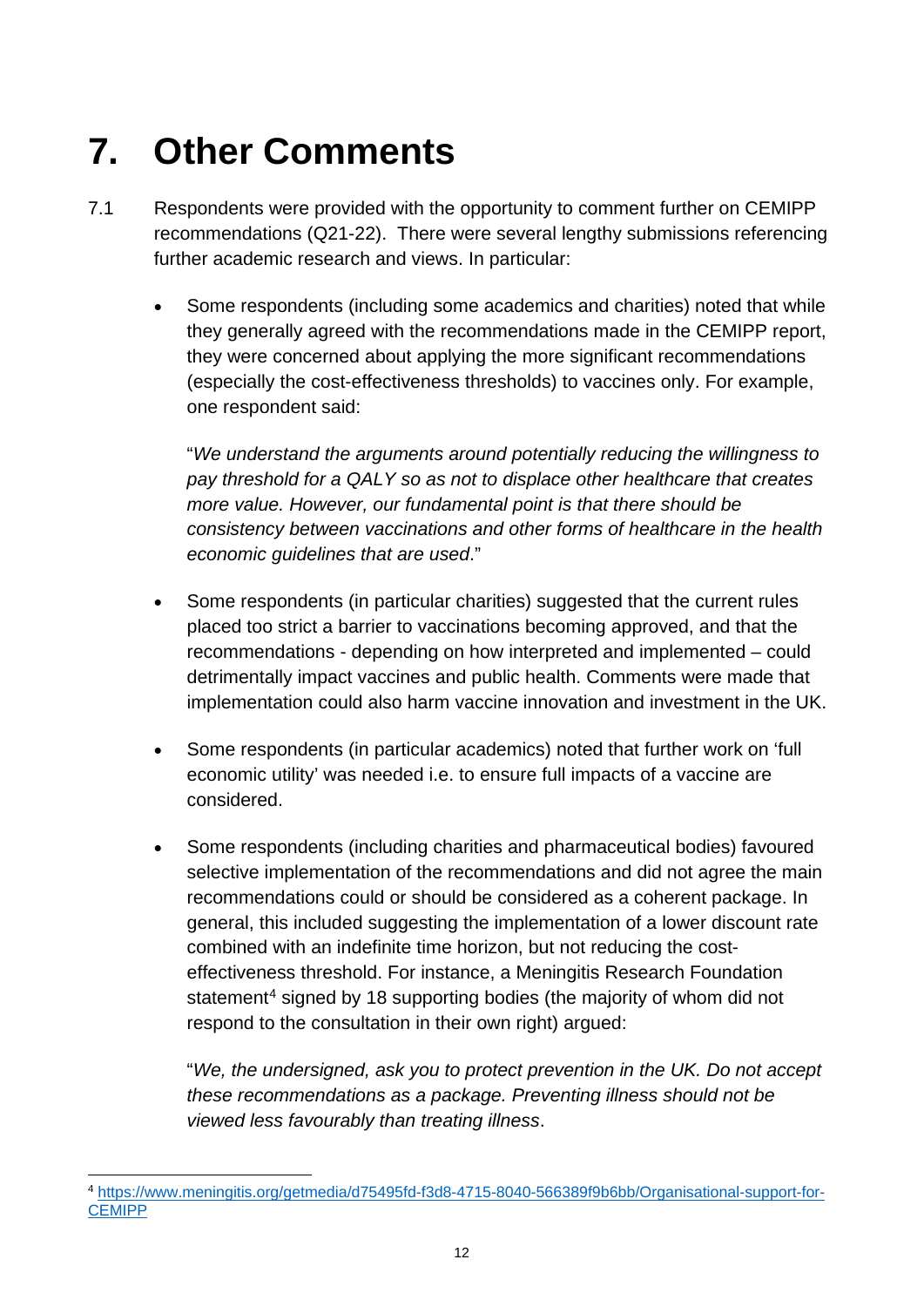*We, the undersigned, ask you to value the full long-term benefits of vaccines by reducing the discount rate to 1.5%. Other public health measures in the NHS already use a 1.5% discount rate. Vaccines offer benefits for the whole population that may extend beyond a lifetime.*

*We, the undersigned, ask you not to lower the QALY threshold. There is expert opposition to lowering the QALY threshold and the arguments for lowering it are based on one piece of research. Reducing the threshold for vaccines would be damaging to public health and jeopardise a world-class immunisation programme.*

*We, the undersigned, ask you not to place an arbitrary 'cap' on economic models to assess the future benefits of vaccines. There is no evidence or consensus of opinion from health economists to warrant a cap. A fixed cap could make rational public health decisions impossible*."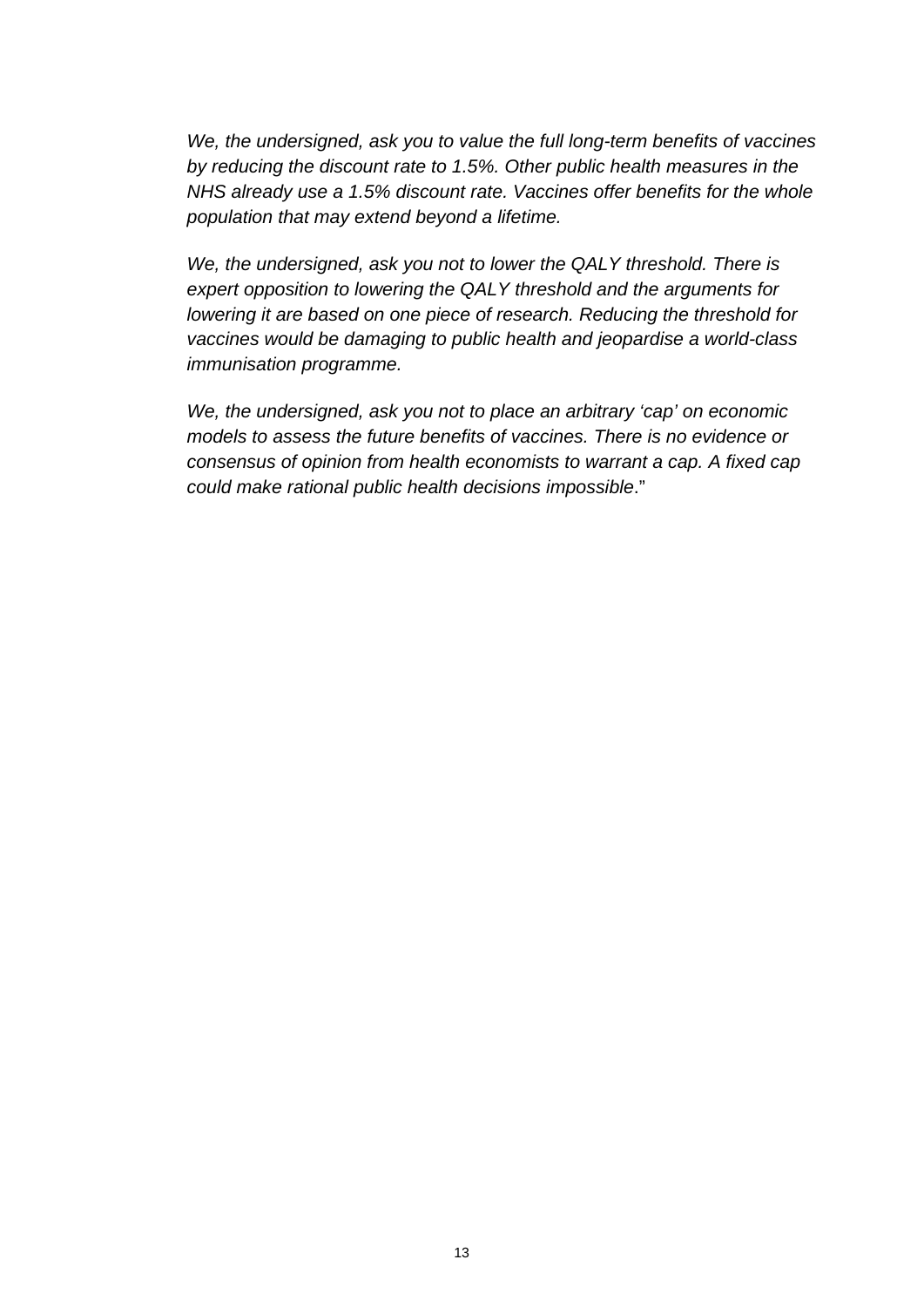## <span id="page-13-0"></span>**8. Equality Issues**

- 8.1 The fourth and final substantive part of the consultation asked respondents (Q23) whether there were any equality issues that needed to be considered when deciding whether or not to implement any or all of the CEMIPP recommendations.
- 8.2 Some respondents noted the importance of public health interventions, especially vaccinations, for equality given that they often target the whole population and therefore often benefit the poorest and most vulnerable. Specific comments included:
	- Concerns that applying stricter rules for vaccines to be found cost-effective could lead to decreased funding for immunisation and therefore the potential to increase health inequalities.
	- Reference to ethical, equity and legal arguments for including boys within the HPV vaccination programme and that the JCVI should explicitly perform equality analysis as opposed to only the Department of Health and Social Care.
	- Further research is needed on how best to incorporate equity considerations into cost-effectiveness analysis and decision-making, especially so that it is done consistently and without unintended consequences.